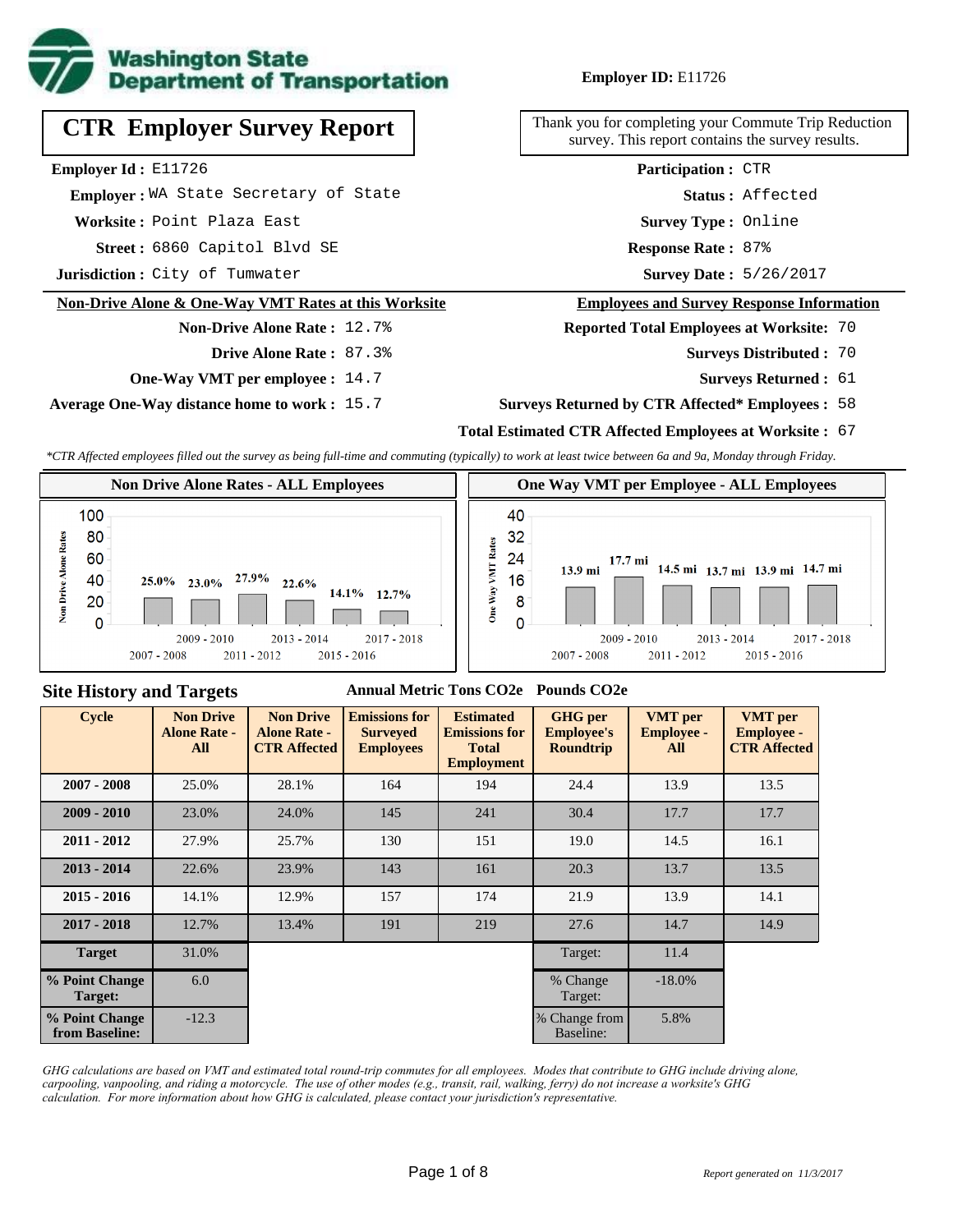# **Washington State<br>Department of Transportation**

#### **Commute Trips By Mode - All Employees**

**Q.4: Last week, what type of transportation did you use each day to commute TO your usual work location? (Mode used for the longest distance.)**



*\* Motorcycle-1 is now included in Drive Alone and Motorcycle-2 is included in Carpool. Information about these trips is still available by request.*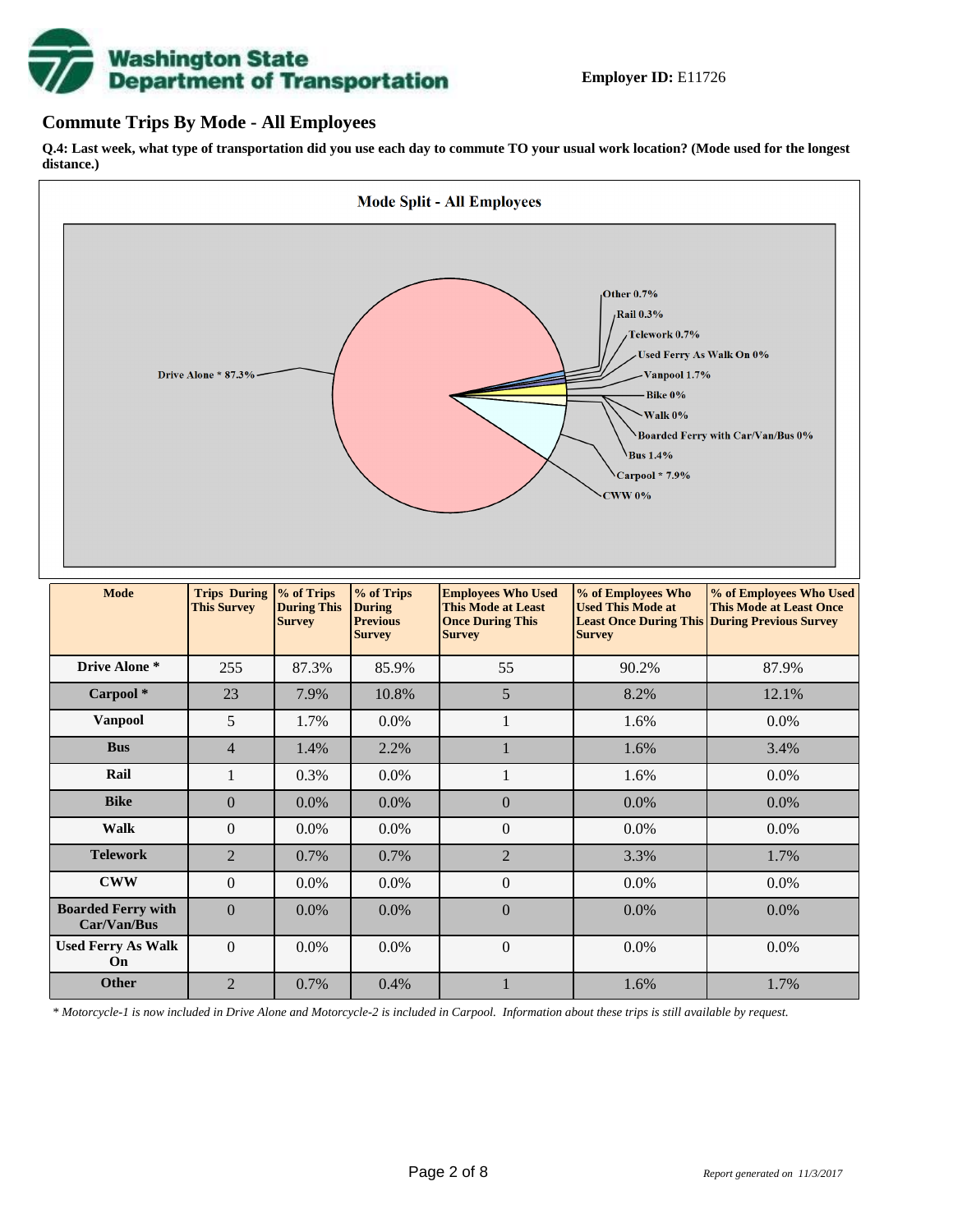

#### **Commute Trips By Mode - Affected Employees**

**Q.4: Last week, what type of transportation did you use each day to commute TO your usual work location? (Mode used for the longest distance.)**



*\* Motorcycle-1 is now included in Drive Alone and Motorcycle-2 is included in Carpool. Information about these trips is still available by request.*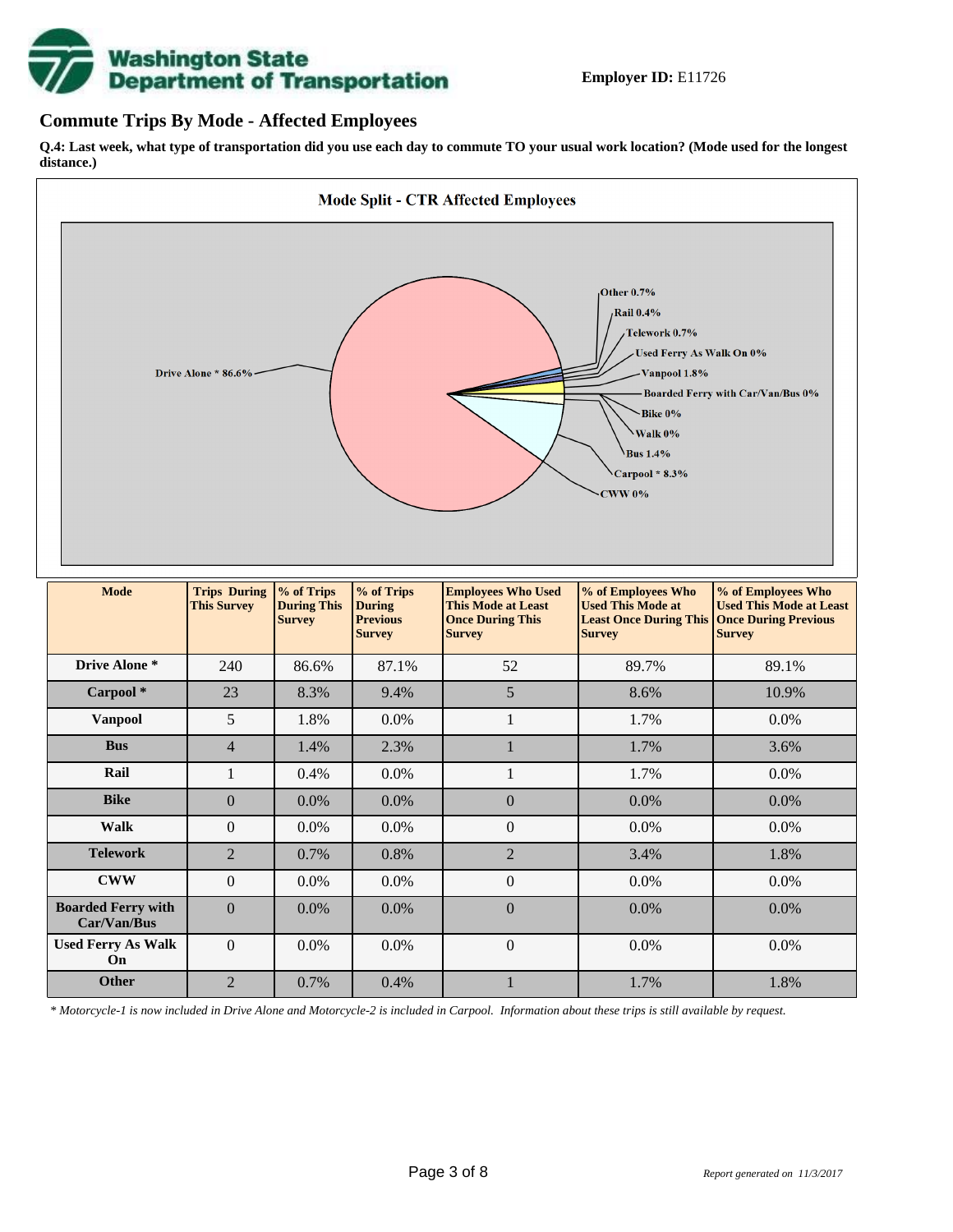

# **Alternative Modes - Number of Employees Who Used a Non-Drive Alone Mode:**

| <b>Non-Drive Alone</b><br><b>Number Of Days</b> | <b>Exactly this # of</b><br><b>Employees</b> | <b>Exactly this % of</b><br><b>Employees</b> | At least # of<br><b>Employees</b> | At least % of<br>employees |  |  |
|-------------------------------------------------|----------------------------------------------|----------------------------------------------|-----------------------------------|----------------------------|--|--|
| 0 Day                                           | 50                                           | 82%                                          | 61                                | 100%                       |  |  |
| 1 Days                                          | 3                                            | 5%                                           | 11                                | 18%                        |  |  |
| 2 Days                                          |                                              | 2%                                           | 8                                 | 13%                        |  |  |
| 3 Days                                          | $\overline{0}$                               | 0%                                           | 7                                 | 11%                        |  |  |
| 4 Days                                          | 3                                            | 5%                                           | 7                                 | 11%                        |  |  |
| 5 Days                                          | 4                                            | 7%                                           | 4                                 | 7%                         |  |  |
| <b>6 or More Days</b>                           | $\theta$                                     | 0%                                           | $\Omega$                          | 0%                         |  |  |

#### **Count by Occupancy of Carpools and Vanpools**

**Q.4 If you used a carpool or vanpool as part of your commute, how many people (age 16 or older) are usually in the vehicle?**

| <b>Ridesharing Occupancy</b> | <b>Mode</b> | <b>Response Count</b> |
|------------------------------|-------------|-----------------------|
| $2*$                         | Carpool     | 23                    |
| 3                            | Carpool     | $\overline{0}$        |
| 4                            | Carpool     | $\boldsymbol{0}$      |
| 5                            | Carpool     | $\boldsymbol{0}$      |
| >5                           | Carpool     | $\overline{0}$        |
| $<$ 5                        | Vanpool     | $\overline{0}$        |
| 5                            | Vanpool     | $\overline{0}$        |
| 6                            | Vanpool     | $\boldsymbol{0}$      |
| 7                            | Vanpool     | $\overline{0}$        |
| 8                            | Vanpool     | 5                     |
| 9                            | Vanpool     | $\overline{0}$        |
| 10                           | Vanpool     | $\overline{0}$        |
| 11                           | Vanpool     | $\boldsymbol{0}$      |
| 12                           | Vanpool     | $\boldsymbol{0}$      |
| 13                           | Vanpool     | $\boldsymbol{0}$      |
| 14                           | Vanpool     | $\overline{0}$        |
| >14                          | Vanpool     | $\boldsymbol{0}$      |

\* Motorcycle-2 counted with Carpool-2 for this table.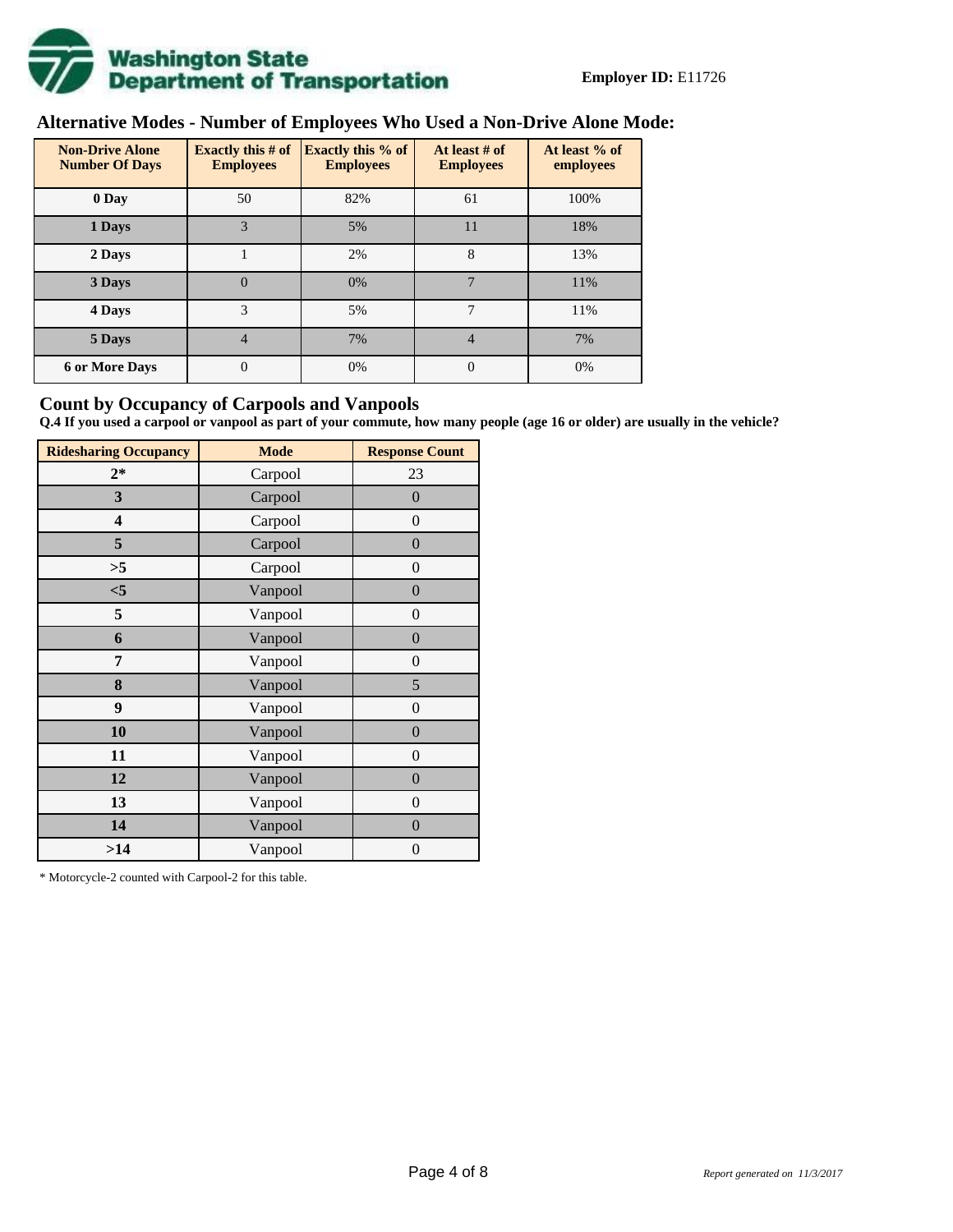

# **Reported Work Schedule - All Employees**

**Q.8 Which of the following best describes your work schedule?**

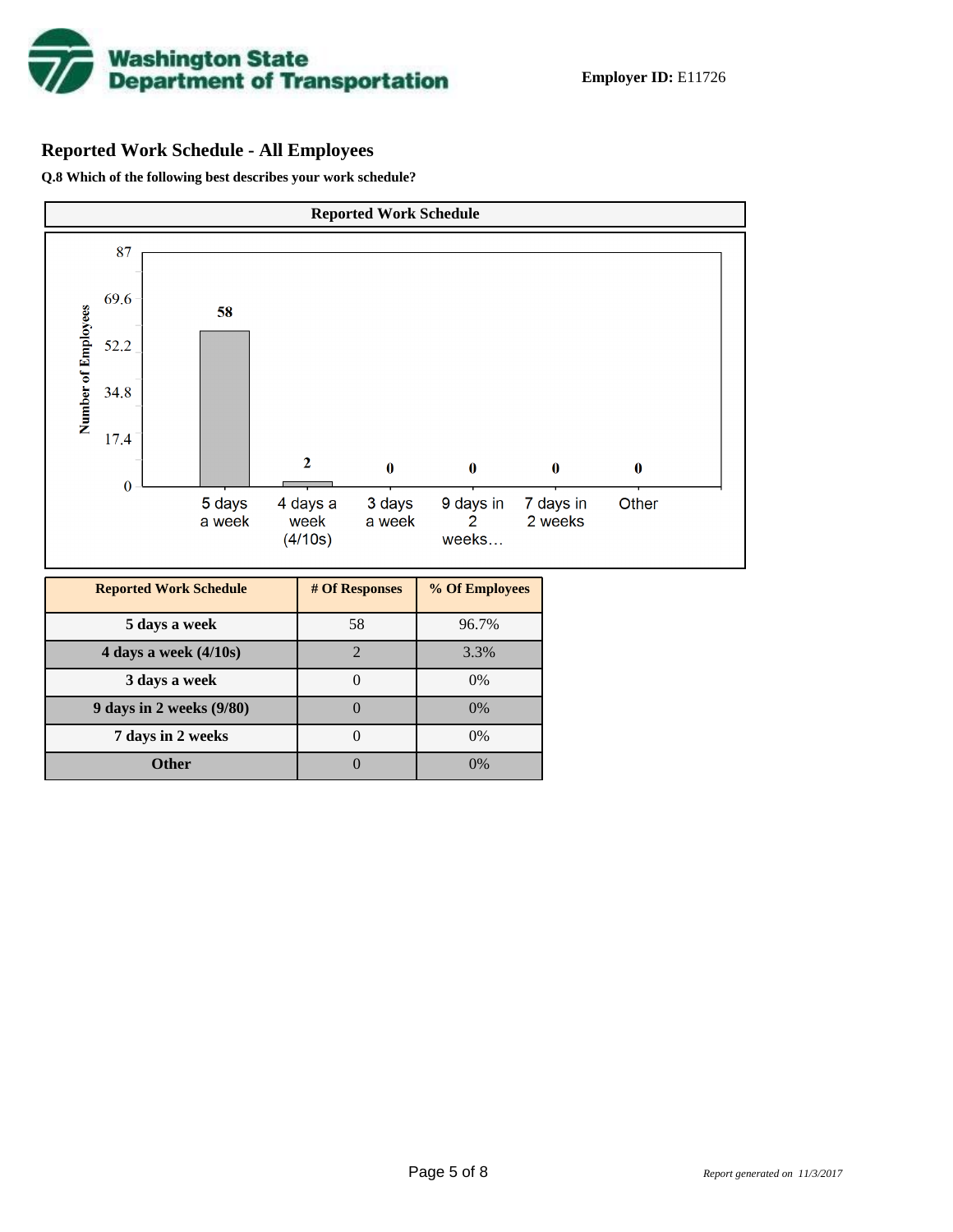

### **Parking and Telework**

**Q.9: On the most recent day that you drove alone to work, did you pay to park? (Mark "yes" if you paid that day, if you prepaid, if you are billed later, or if the cost of parking is deducted from your paycheck.)**



**Q.10: How many days do you typically telework?**

| <b>Telework Frequency</b>           | # of Responses | % of Responses |
|-------------------------------------|----------------|----------------|
| No Answer/Blank                     |                | 1.6%           |
| I don't telework                    | 46             | 75.4%          |
| Occasionally, on an as-needed basis | 12             | 19.7%          |
| 1-2 days/month                      | 0              | $0.0\%$        |
| 1 day/week                          | $\overline{2}$ | 3.3%           |
| 2 days/week                         |                | 0.0%           |
| 3 days/week                         |                | $0.0\%$        |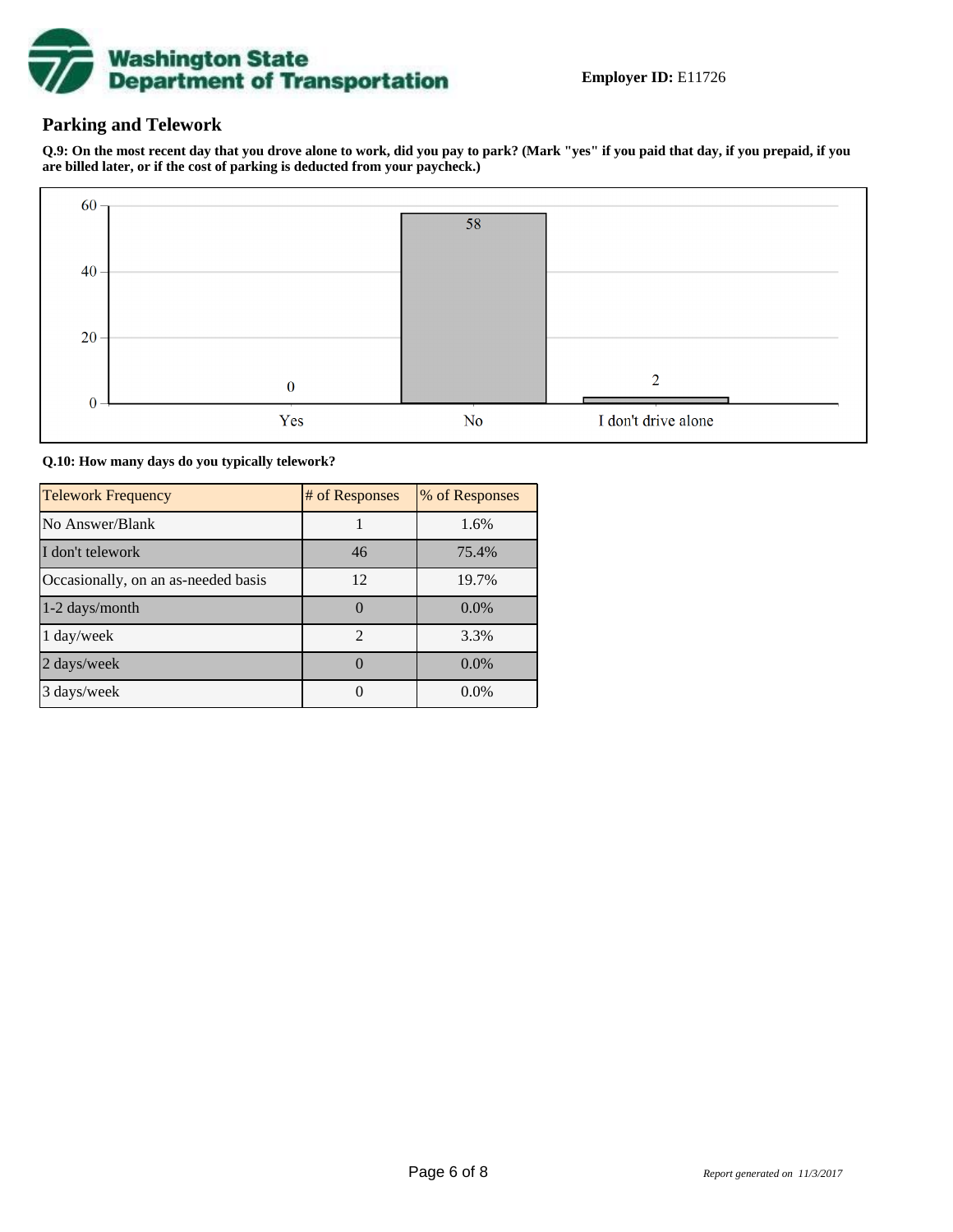

## **Reasons for driving alone to work/not driving alone to work**

**Q11. When you do not drive alone to work, what are the three most important reasons?**

| <b>Question Text</b>                                           | # of Responses | % of Responses |
|----------------------------------------------------------------|----------------|----------------|
| To save money                                                  | 17             | 18.7%          |
| Personal health or well-being                                  | 12             | 13.2%          |
| Environmental and community benefits                           | 12             | 13.2%          |
| Free or subsidized bus, train, vanpool pass or fare benefit    | 11             | 12.1%          |
| Financial incentives for carpooling, bicycling or walking.     | 9              | 9.9%           |
| Other                                                          | 8              | 8.8%           |
| I have the option of teleworking                               | 7              | 7.7%           |
| Emergency ride home is provided                                | 6              | 6.6%           |
| Driving myself is not an option                                | 5              | 5.5%           |
| Cost of parking or lack of parking                             | 3              | 3.3%           |
| To save time using the HOV lane                                |                | 1.1%           |
| I receive a financial incentive for giving up my parking space | $\Omega$       | 0.0%           |
| Preferred/reserved carpool/vanpool parking is provided         | $\theta$       | $0.0\%$        |

#### **Q12. When you drive alone to work, what are the three most important reasons?**

| <b>Question Text</b>                                      | # of Responses              | % of Responses |
|-----------------------------------------------------------|-----------------------------|----------------|
| I like the convenience of having my car                   | 41                          | 26.6%          |
| Riding the bus or train is inconvenient or takes too long | 40                          | 26.0%          |
| Family care or similar obligations                        | 24                          | 15.6%          |
| <b>Other</b>                                              | 14                          | 9.1%           |
| My job requires me to use my car for work                 | 12                          | 7.8%           |
| My commute distance is too short                          | 11                          | 7.1%           |
| Bicycling or walking isn't safe                           | 8                           | 5.2%           |
| I need more information on alternative modes              | $\mathcal{D}_{\mathcal{A}}$ | 1.3%           |
| There isn't any secure or covered bicycle parking         | $\mathfrak{D}$              | 1.3%           |